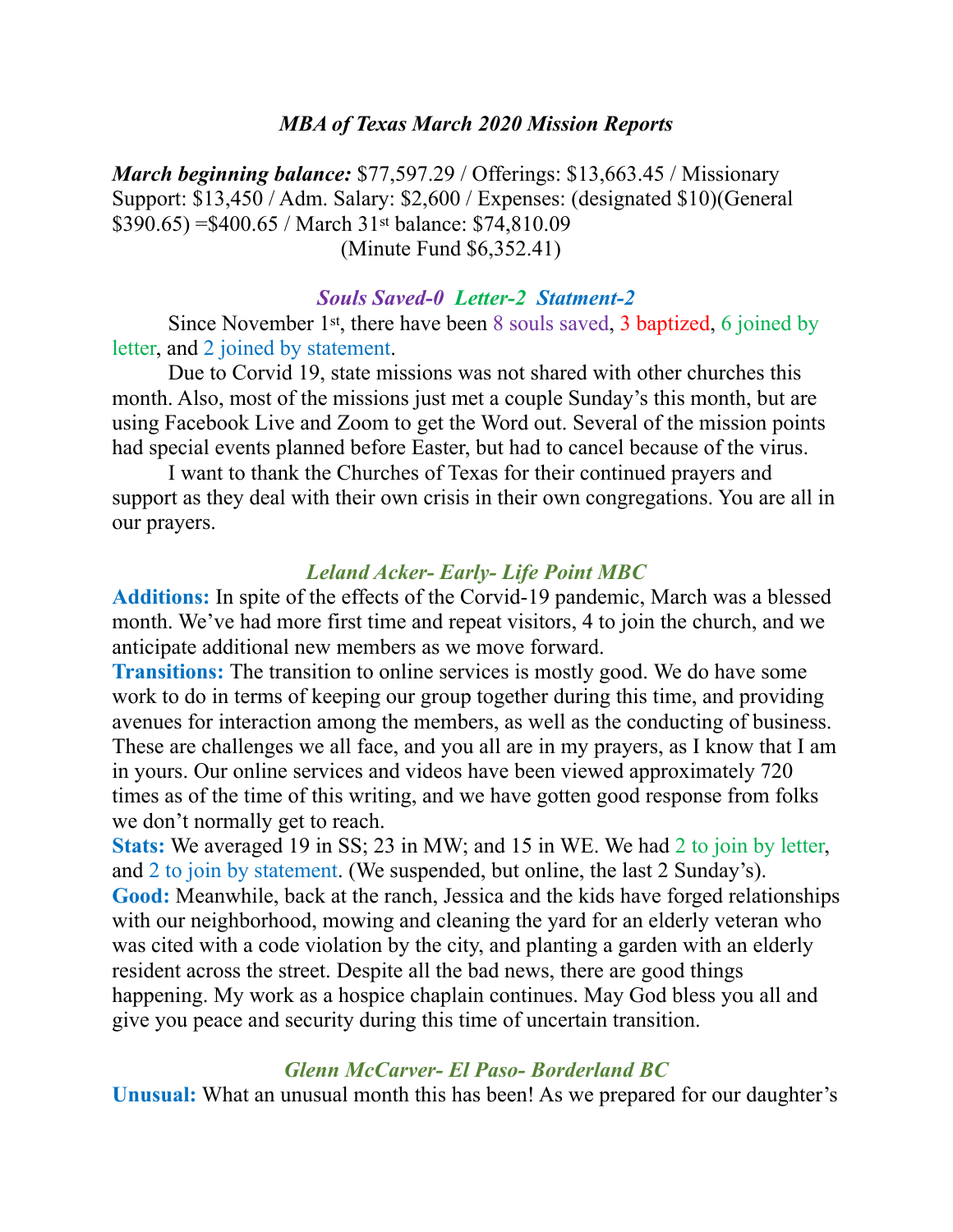wedding, making last minute purchases, the world was rocked by this pandemic. Even in the midst of all this, God blessed and we were able to meet 4 times on Sunday and 4 times during the week.

**Hearing Visitor:** Last Sunday (the last one before our mayor issued a stay-athome-order), I was told of a man who has never attended our services, but had said that he hears our singing and preaching from his apartment. He said that he really enjoys listening to both. Please pray after all of this is over, that he will become a true first time visitor!

**Stats:** We averaged 8 in MW; 8 on WE, with 1visitor. We gave \$312 to missions. Wedding: On March 19th, Governor Abbott issued an order that limited assemblies to groups of ten beginning the next day. With a wedding scheduled for the 27th, we informed the couple and asked them what they would like to do. To make a long story short, in just a little over 2 hours from that time, as the sun was setting behind the Franklin Mountains, my daughter and her husband got married! Please pray for this young couple as they begin their life together.

# *David Smith- Mansfield- Lifeline BC*

**Plans:** We were gearing up for three major events to build momentum and reach our community and city for Christ. God had other plans! Not sure how this will all work out, but it is in God's hands.

**Shut down:** As a result of the Adventist's Shut down we had to vacate our building. They acted swiftly to comply with the County Disaster Declaration. **Media:** We have been live-streaming for nearly 2 years already, so we were ready for that, thank God. We've had good views and visits to our Sunday services via media. My media person, Ezrie, has done a phenomenal job getting us on all forms of media. We're hoping for much more exposure during this time of "shelter in place".

**Stats:** We averaged 10 in MW and 7 in small groups with 3 first time visitors. Our offering was \$2,387 with \$371 given to missions, and \$650 paid on rent.

**God's Plans:** I thought they were God's plans. Please pray for us as we seek to know His plans for our church. We have reached a low point and are seeking His direction to regain growth momentum, both spiritually and numerically. We are to have our first service then after the national shutdown. Of course, it is only our prayer right now. Don't know what God will do.

**Ministry Partners:** We are praying for God to open the hearts of special people to come and minister with us regularly. We believe it will take some extra special people, filled with the Spirit of God! We need Spirit led and Spirit filled ministry partners to come over and help us.

*Rockdale- Landmark MBC*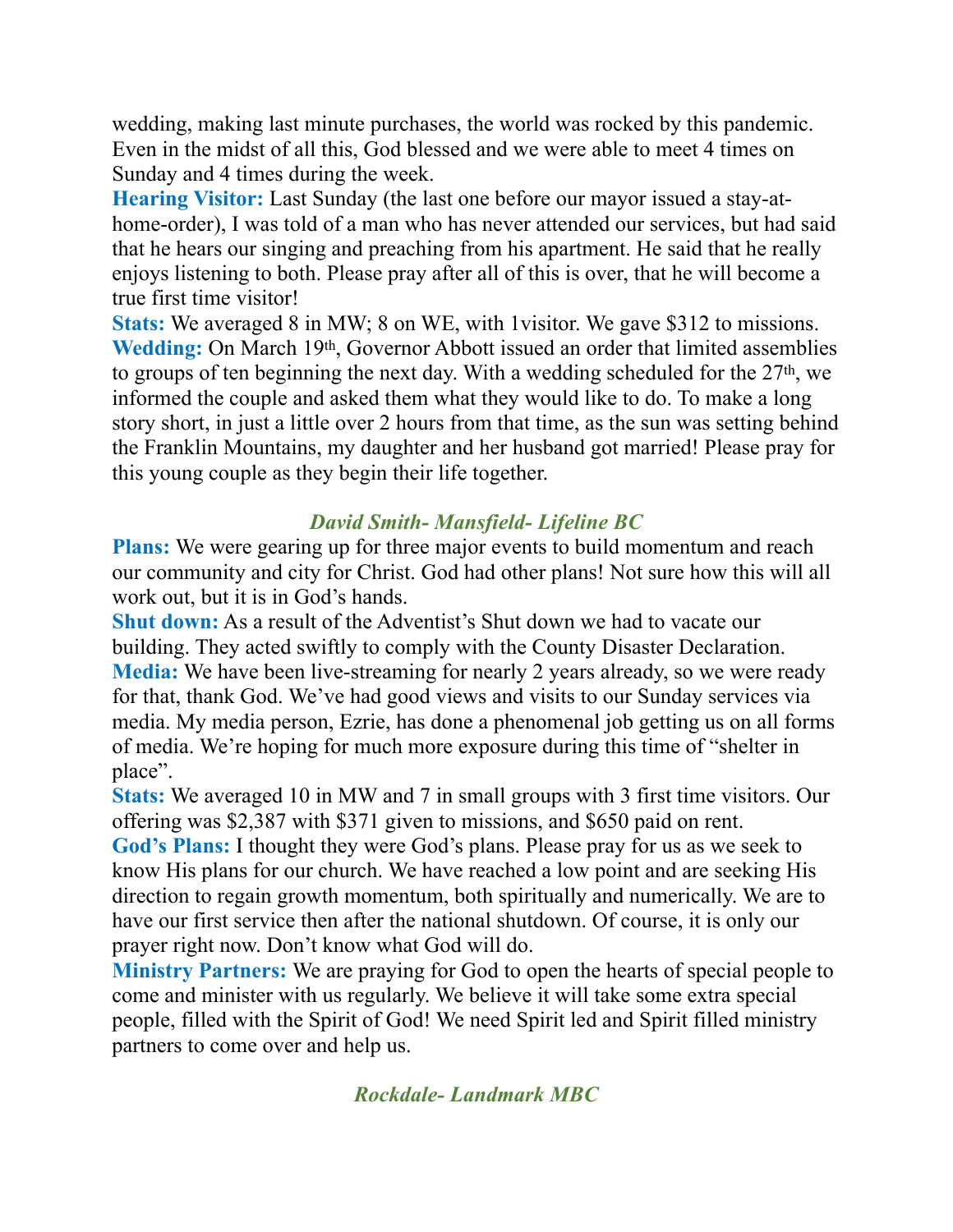**Shelter-in-place:** We have not been able to all get together because of the shelterin-place in effect in Rockdale. We all need to get on board with this, because right now we are having to wait a while longer before making a decision on a pastor. Our attendance has been very low because of illness in the congregation.

## *Daniel Tijerina- Mission- A New Beginning BC*

**Praises:** We are grateful to God for the new families we have been able to share the Gospel with this month. These families are from our neighborhood: Hernandez (4), Moreno (3), Salinas (5), Alanis (1), Garza (3), Tamez (6), and De Luna (4). That is a total of 26 people including parents, teenagers, and children! **Missionaries:** We have been in contact with missionaries in Quintana Roo, Saltillo, Hidalgo, Monterrey, and Camargo. We have been praying, sending offerings, Bibles, Hymn books, and school supplies to these missions. They have been praying for us as well. These folks have continued to gather and worship at their church buildings in Mexico up until this week.

**Plans:** We have plans to visit the works mentioned above as well as the Navajo Nation this year. Also, we look forward to baptizing two teenagers in April. We are going to purchase a camera, a tripod, and an online service in order to stream our services from home until we are able to meet in person again.

**Stats:** We are working with 7 families. Our averages were 10 in MW and 7 on WE. We were able to meet 2 Sunday's and 2 Wednesday's this month.

**Thanks:** We want to thank our gracious God for everything. We want to thank our sponsoring church, and all the churches that give faithfully to the MBA, TMD, and the TMB.

## *Victor Rice- San Antonio- Shiloh MBC*

**Thanks:** We give thanks to the Lord for life as our everyday events have drastically changed, and how we conduct our everyday life.

**Attendance:** The earlier part of the month we had low attendance due to the fears of the virus for part of our membership is older. It has been challenging as the Federal, State, and local enforcement makes changes daily. We have had services every Sunday, even the last Sunday we broke down into two, for the morning services, to abide by the 10 count rule. We also did Facebook live last Sunday and Wednesday service for our Shut-ins, which has been an ongoing learning experience as it's a work in progress.

**Stats:** We averaged 12 in SS; 14 in MW; 11 on SE; and 11 on WE. Our offering was \$3,725 with \$565 given to missions and \$1,200 paid on rent. **Outreach:** For outreach we had feedback on Facebook of thankfulness as they heard the word of God. Also my work is allowing me to share with the employees God's word and to pray at the beginning of my work day for 15 minutes. I have 3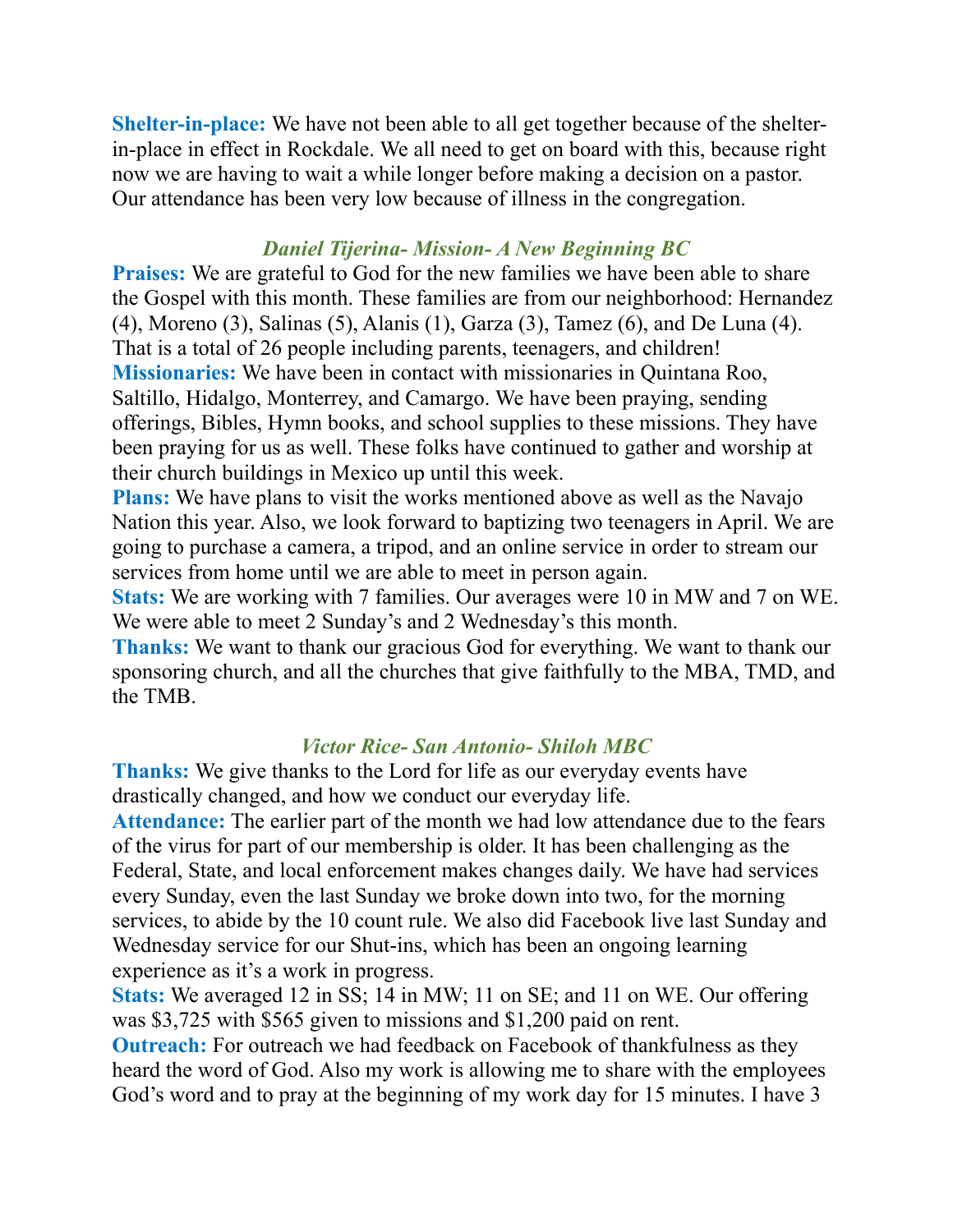employees that are asking questions and seeking God. Keep this matter in prayer that God's will be done on Earth as it is in Heaven. We thank God that not one of our members has contracted this virus or any family member. Thank you for your prayers and support as we pray for all of our Lord's churches as we all are affected by this world event.

## *Steven Haney- Lubbock- Texas Tech MBSF Director*

**Zoom:** We don't have much to report on this month since Texas Tech has shut down all the classes and meetings this month after spring break and possibly for the rest of the semester. We managed to have one meeting before spring break and had 7 in attendance but that will probably be our last in person meeting for a while. Texas Tech sent out a notice to all Student Organizations stating the campus would be closed to all gatherings until further notice. I will be trying to start up a zoom Bible study this next week and hopefully get some people involved in that. A lot of our students don't have Facebook so Facebook live isn't much help. I had hoped to get some in person meetings planned for off campus but most of our students have gone home for the rest of the semester.

**Helping:** I have been very impressed that those still in town have gotten involved with helping our church gather supplies for shut-ins as well as checking in on and running errands for some of our older members. Please pray for us and that God will guide us in how best to keep moving forward with this ministry in spite of everything.

**Pray, pray, pray:** Please continue to pray for us, this ministry, and all the churches, ministries, missionaries that this virus and all the shutdowns and gathering bans might continue to affect for the foreseeable future! God is greater than any virus or economic issues and we will continue to trust in Him and follow His will to the best of our ability.

# *Joe Bozarth- Conroe- Fellowship BC*

**Visitors:** We had several visitors at the first of the month and our attendance increased some. Then Corona Virus happened and we have had a steady 6 to 8 in attendance for services since then as those who have been at risk stayed home. However, we have been streaming our services for those members and we have attracted some attention. Our Sunday morning services show 132 views and the Wednesday evening services show 23 views. We are planning to stream only on a temporary basis until the quarantine has been lifted.

**Stats:** We averaged 10 in SS; 16 in MW; 10 in EW; and 11 on WE. We do not have a financial report for we have not had a business meeting this month.

**Plans:** Our plans for 2020 are to continue with door-to-door visitation. There is a nursing home in Conroe that is waiting for the quarantine to lift; they want us to